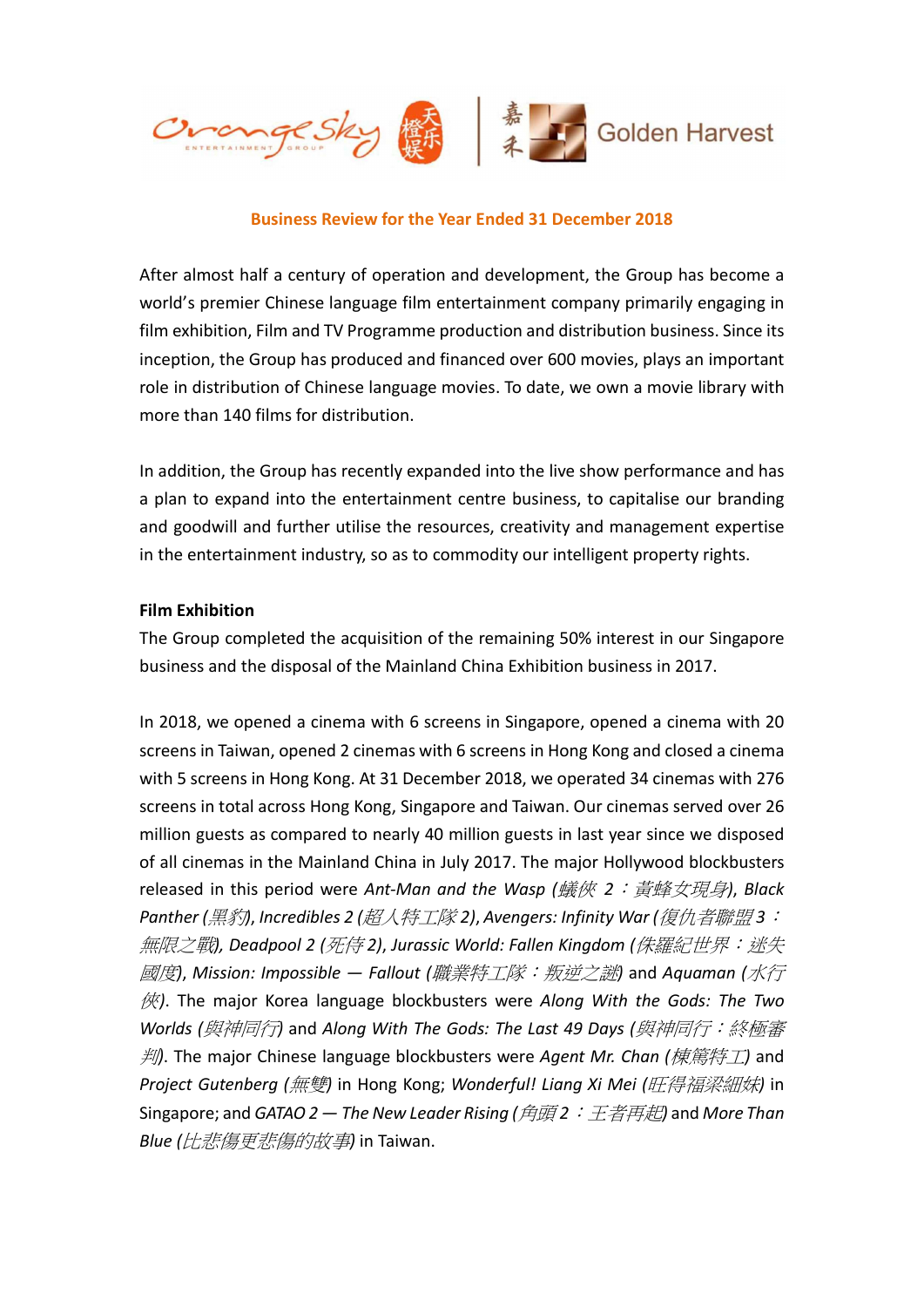



#### Operating Statistics of the Group's Cinemas

(For the year ended 31 December 2018)

|                                 | 31 December 2018 |                     |               |       |
|---------------------------------|------------------|---------------------|---------------|-------|
|                                 |                  | Hong Kong Singapore | <b>Taiwan</b> | Total |
| Number of cinemas*              |                  | 13                  |               | 34    |
| Number of screens*              | 74               | 105                 | 147           | 276   |
| Admissions (million)            |                  | 8.8                 | 15.8          | 26.6  |
| Net average ticket price (HK\$) | X4               | 62                  | 62            |       |

米 at 31 December 2018

|                                 | 31 December 2017 |           |        |       |
|---------------------------------|------------------|-----------|--------|-------|
|                                 | Hong Kong        | Singapore | Taiwan | Total |
|                                 |                  |           |        |       |
| Number of cinemas**             | 6                |           |        | 31    |
| Number of screens**             | 23               | 99        | 127    | 249   |
| Admissions (million)            | 23               | 9.0       | 15.8   | 27.1  |
| Net average ticket price (HK\$) | 84               | 60        | 6      | 62    |

\*\* at 31 December 2017

The Group is dedicated to the provision of a diversified video and audio experience for its audiences. All screens of the Group have been established with advanced digital equipment. There were 7 IMAX® screens in total for the Group in Taiwan as at 31 December 2018. The Group has also been enhancing the experience for our audiences by equipping 3D system, 4DX™, D-Box Motion Chairs, Advanced Panorama Dolby Atoms and DTSX sound systems in our cinemas in different regions.

# Operating Statistics of the Group's Cinemas in Hong Kong

(For the year ended 31 December 2018)

|                                          | 2018 | 2017    |
|------------------------------------------|------|---------|
| Number of cinemas*                       |      |         |
| Number of screens*                       | 24   | 6<br>73 |
| Admissions (million)                     | 2.0  | 73      |
| Net average ticket price (HK\$)          | 84   | 84      |
| Gross box office receipts (HK\$ million) | 167  | 195     |

at 31 December 2018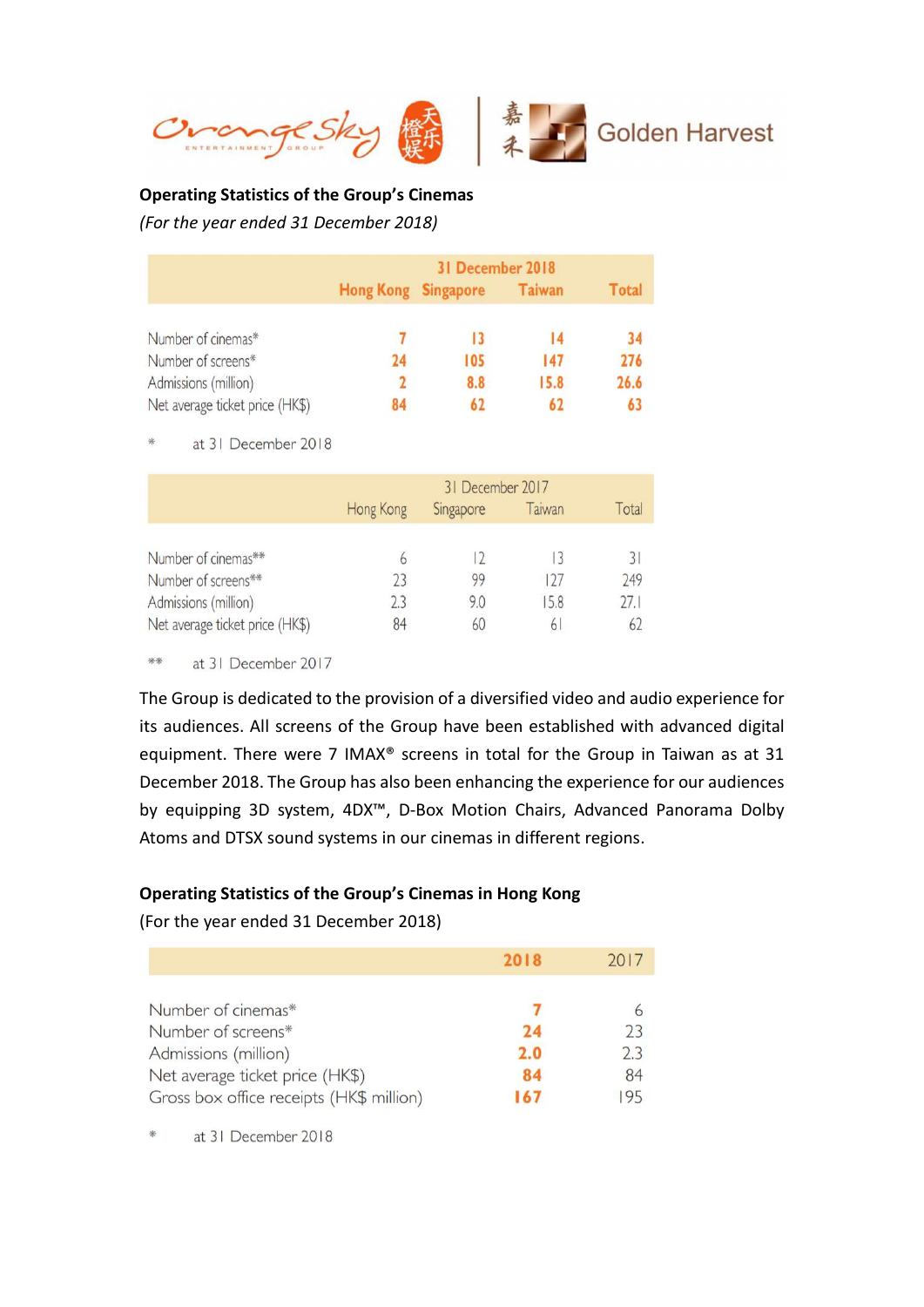

During the year under review, the Hong Kong market as a whole recorded box office receipts of HK\$1,966.9 million, an increase of 5.5% from HK\$1,864.1 million last year. The Group's cinemas in Hong Kong recorded box office receipts of HK\$166.9 million in this period (2017: HK\$194.6 million), representing a decrease of 14.2%. The decrease was primarily attributable to the net effect of the closure of GH Tsing Yi cinema with 5 screens in January 2018 (GH Tsing Yi cinema 2017 box office: HK\$34.4 million); and the 2 new cinemas opened during mid of the year and end of the year. Net average ticket price of the Group remain stable at HK\$84.3 during the year in Hong Kong.

To enable our cinemas becoming entertainment hubs of greater scope, we showed 118 alternative contents in 2018. It was encouraging that we developed a competent team in organizing the alternative contents and a strong base of alternative content fans. It was proven by our successful alternative content shows such as the Live Broadcast "LOVELIVE! SUNSHINE!!" and the Live Broadcast "iDOLM@STER", which, respectively, reached a remarkable 75.6% and 73.0% fill rates and the two broadcasts recorded an average ticket price of HK\$330.0.

Screen advertising was also a new profit driver to our Hong Kong region as we have already contracted with 22 cinemas as at 31 December 2018, we expected steady growth in revenue and profit in coming years.

# Operating Statistics of the Group's Cinemas in Singapore

(For the year ended 31 December 2018)

|                                   | 2018 | 2017    |
|-----------------------------------|------|---------|
| Number of cinemas*                | 13   | $\vert$ |
| Number of screens*                | 105  | 99      |
| Admissions (million)              | 8.8  | 9.0     |
| Net average ticket price (S\$)    | 10.6 | 10.6    |
| Box office receipts (S\$ million) |      | 95      |

\* at 31 December 2018

During the year, the Singapore market box office receipts dropped by 3.3% to S\$199.4 million (2017: S\$206.1 million) due to lack of record blockbusters. Golden Village cinemas reported box office receipts of S\$93.8 million (2017: S\$95.4 million), representing a slight decrease in box office receipts of 1.6% compared to last year. Nevertheless, the Group's results outperformed the overall Singapore market and we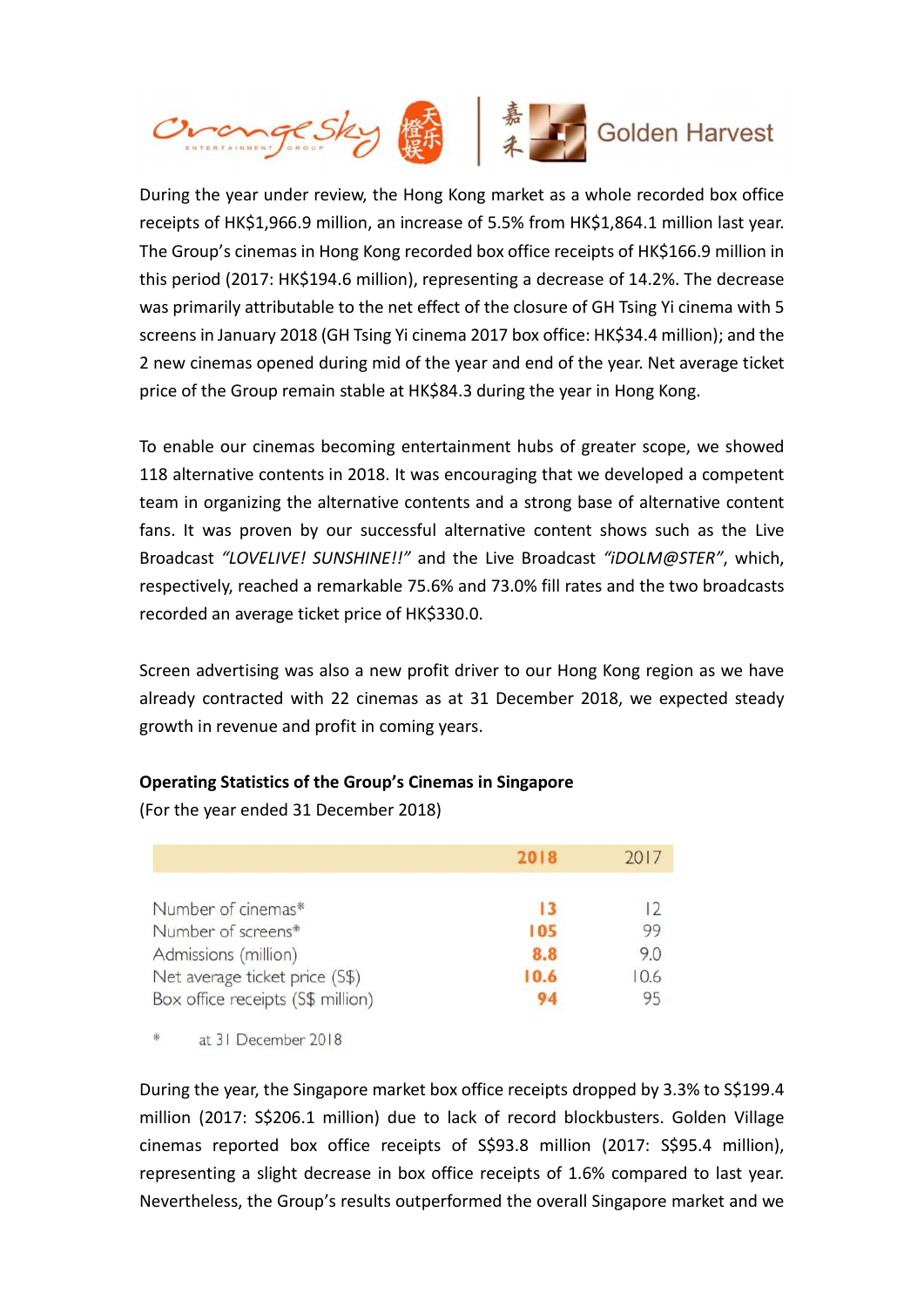

continued to be the market leader with a market share of 47.1% (46.3% in 2017). Golden Village cinemas' Gold Class provides customers a prestige theatrical experience which their automated ticketing machines and auto-gates give patrons an easy, fast and efficient cinematic experience like none of the others. Hollywood blockbusters are always popular in Singapore and bring a stable profit contribution to the Group. Hollywood blockbusters released during the year included Ant-Man and the Wasp ( $\frac{1}{K}$ 俠 2:黃蜂女現身), Black Panther (黑豹), Incredibles 2 (超人特工隊 2), Avengers: Infinity War (復仇者聯盟 3:無限之戰), Deadpool 2 (死侍 2), Jurassic World: Fallen Kingdom (侏羅紀世界: 迷失國度), Mission: Impossible — Fallout (職業特工隊: 叛 逆之謎) and Aquaman (水行俠). Apart from the Hollywood blockbusters, Korea language blockbusters: Along With the Gods: The Two Worlds (與神同行) and Along With The Gods: The Last 49 Days (與神同行: 終極審判) were also welcomed by Singapore market. The major Chinese language blockbuster in Singapore was Wonderful! Liang Xi Mei (旺得福梁細妹). Since the completion of acquiring the remaining 50% equity interest of Dartina Development Limited (the "Acquisition") in October 2017, we changed the accounting of its results from equity accounting to full consolidation. For details of the Acquisition, please refer to the circular dated 19 December 2017 of the Company published on the website of The Hong Kong Exchanges and Clearing Limited.

# Operating Statistics of the Group's Cinemas in Taiwan

(For the year ended 31 December 2018)

|                                   | 2018 | 2017 |
|-----------------------------------|------|------|
| Number of cinemas*                | 14   | 13   |
| Number of screens*                | 147  | 127  |
| Admissions (million)              | 15.8 | 15.8 |
| Net average ticket price (NTD)    | 236  | 234  |
| Box office receipts (NTD billion) | 3.7  | 37   |

\* at 31 December 2018

During the period, Taiwan's market box office receipts amounted to NTD10.8 billion, representing an increase of 2.1% from NTD10.6 billion in last year. The Group's 35.71% owned Vie Show cinema circuit ("Vie Show") recorded total box office receipts of NTD3,732.3 million (2017: NTD3,685.7 million), representing an increase of 1.3% from last year and the share of reportable segment profit from Vie Show increased from HK\$30.9 million to HK\$36.5 million compared to last year, representing a 18.0%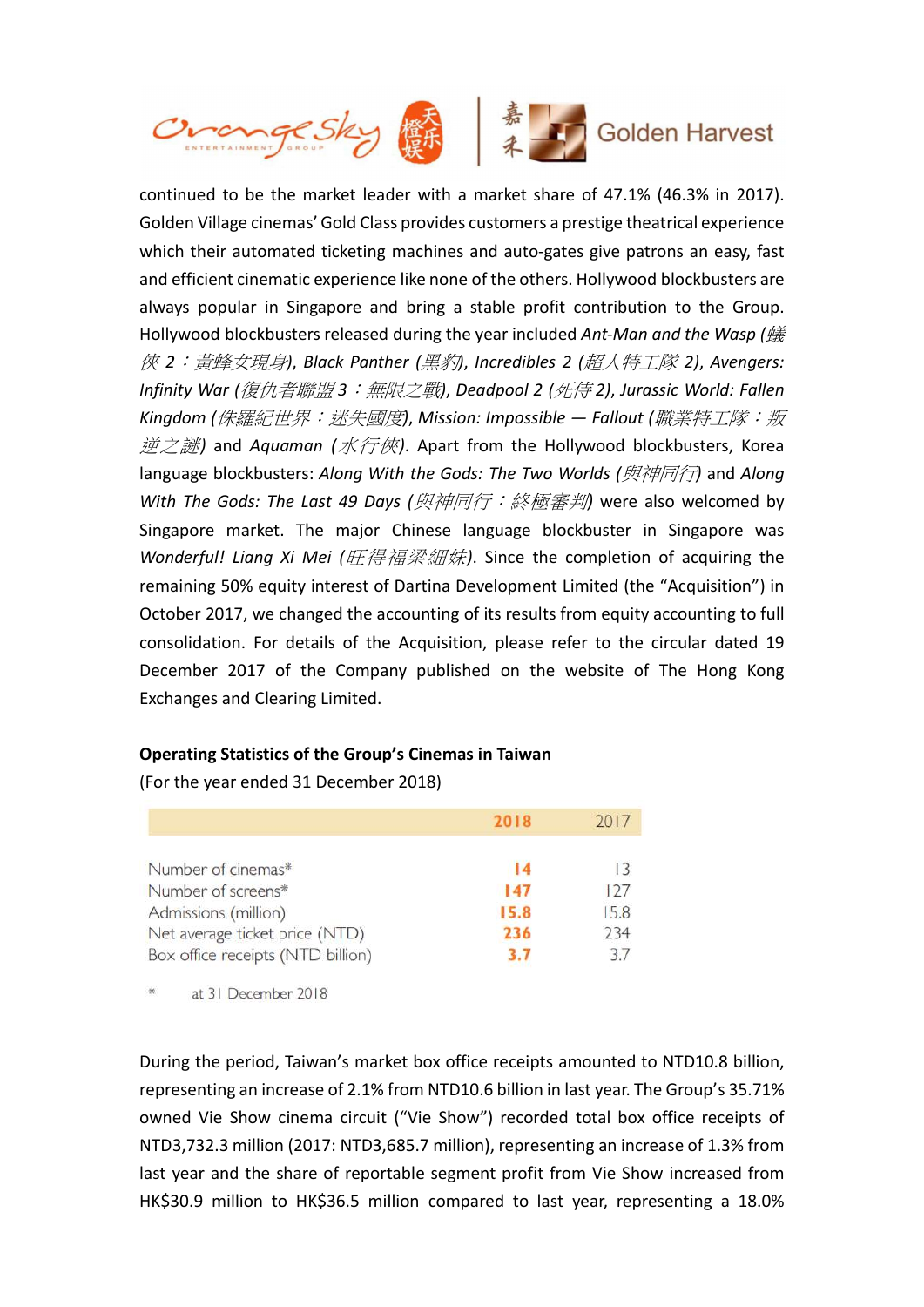

increment. Vie Show continued to be the largest film exhibitor in Taiwan. Adhering to the Group's comprehensive entertainment hub strategy, Vie Show continues its operation in the popular "UNICORN" handmade popcorn counter in all its 14 cinemas. Vie Show also opened a Japanese Premium French Toast restaurant in Taichung Mitsui Outlet mall in December 2018, first store outside Japan which close to 10,000 customers have been served in its first month of operation.

# Film & TV Programme Distribution and Production

On an aggregated basis the Group's film distribution and production business recorded revenue of HK\$53.6 million (2017: HK\$47.6 million), representing an increase of 12.6% compared to last year. The distribution revenue was mainly generated by distributing some famous releases such as Operation Red Sea (紅海行動), Men On The Dragon (逆 流大叔, Big Brother (大師兄) and Tracey (翠絲) in Hong Kong. Hindi Medium (起胸 線), an Indian Hindi-language comedy-drama film, was also distributed in Hong Kong and welcomed by the market. The Group also participated in the advertising activities of Project Gutenberg (無雙) in Hong Kong. The famous releases outside Hong Kong were Back to the Good Times (花甲大人轉男孩) and The Devil Fish (人面魚紅衣小 女孩外傳) in Taiwan and Along With the Gods: The Two Worlds (與神同行), Along With The Gods: The Last 49 Days (與神同行: 終極審判) and Wonderful! Liang Xi Mei (旺得福梁細妹) in Singapore. For the production sector, the Group will continue to invest independently and cooperatively with local and overseas studios to produce movies and TV programmes of high quality and carry out intellectual property redevelopment in the foreseeable future. The Group's film library with perpetual distribution rights kept on bringing steady licensing income to the Group.

#### **Outlook**

While concerns over rising US interest rates and the full impact of the trade war between the world's two largest economic powers has yet to be felt, it has nonetheless started to affect market sentiment and consumer spending. The overall operating environment will become increasingly challenging. We are making preparations in advance to tackle the possible adversity. We will continue to strengthen our core competencies, while at the same time focus on reviewing our upcoming cinema expansion strategy as well as seek out further opportunities to new investment projects, especially in the entertainment and lifestyle industries. In Taiwan, Vie Show will consistently stick with the cinema network expansion strategy. Plenty of potential sites and more cinemas are expected to be opened in the coming few years. In Hong Kong, the Group will further invest into the film exhibition business by opening one